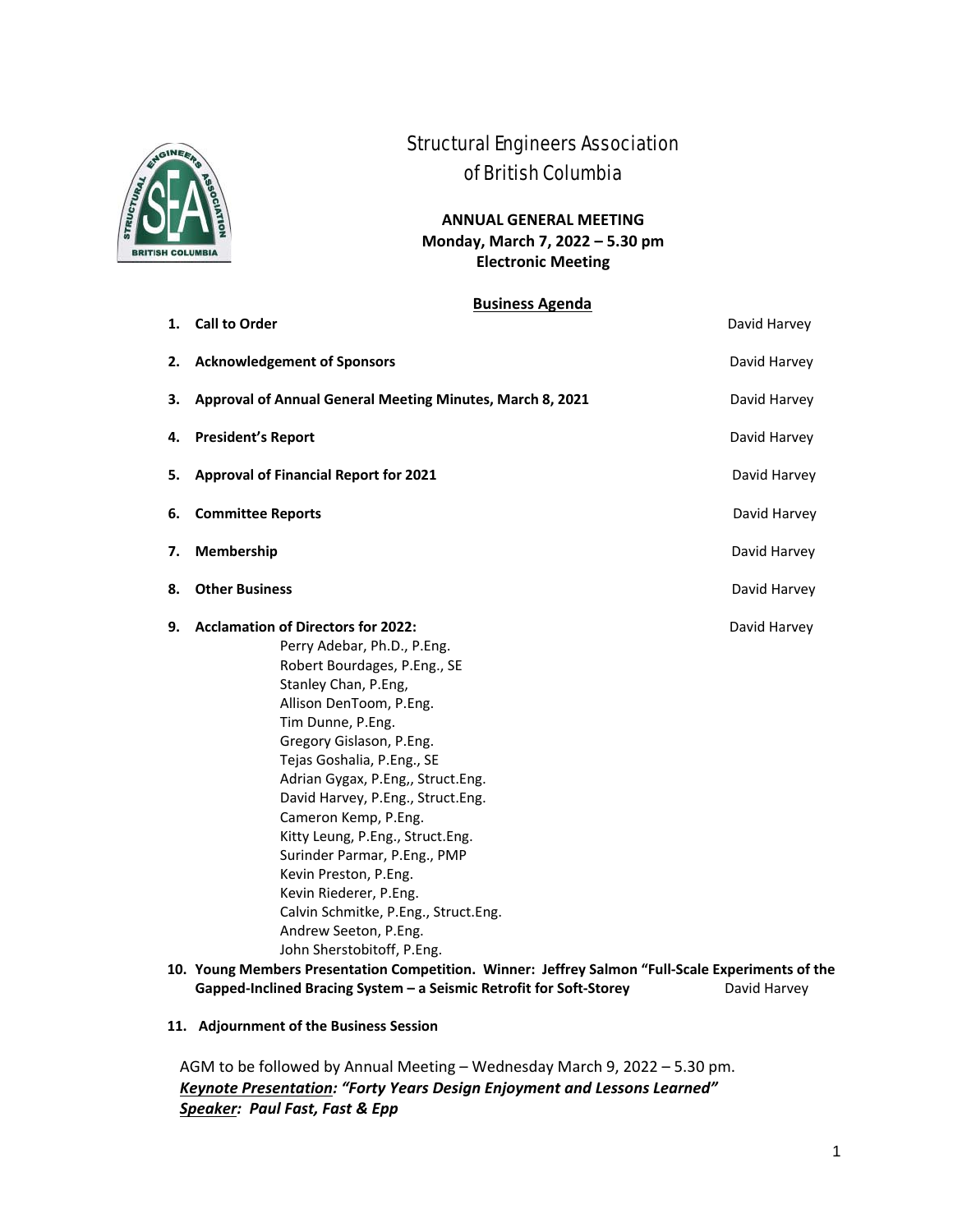

## Structural Engineers Association of British Columbia

**ANNUAL MEETING Wednesday, March 9, 2022 – 5.30 pm Electronic Meeting**

**Agenda**

| 12. Welcome                                                                                           | David Harvey |
|-------------------------------------------------------------------------------------------------------|--------------|
| 13. Legacy Awards                                                                                     | Adrian Gygax |
| 14. Certificate Program                                                                               | John Pao     |
| 15. Keynote Presentation: "Forty Years Design Enjoyment and Lessons Learned"<br>Paul Fast, Fast & Epp | David Harvey |

**16. Adjournment** 

## **ANNUAL GENERAL MEETING MINUTES Wednesday, March 8, 2021**

| Time:                   | 5:30 p.m.                                        |
|-------------------------|--------------------------------------------------|
| Venue:                  | <b>Virtual Meeting</b>                           |
| Present:                | <b>President: David Harvey</b>                   |
|                         | Treasurer: Surinder Parmar, P.Eng, PMP           |
|                         | Directors:                                       |
|                         | Perry Adebar, Ph.D., P.Eng.                      |
|                         | Robert Bourdages, P.Eng., SE                     |
|                         | Stanley Chan, P.Eng,                             |
|                         | Paul Fast, P.Eng., Struct.Eng.                   |
|                         | Tejas Goshalia, P.Eng., SE                       |
|                         | Adrian Gygax, P.Eng,, Struct.Eng.                |
|                         | Kitty Leung, P.Eng., Struct.Eng.                 |
|                         | Kevin Riederer, P.Eng.                           |
|                         | Calvin Schmitke, P.Eng., Struct.Eng.             |
|                         | Andrew Seeton, P.Eng.                            |
|                         | John Sherstobitoff, P.Eng.                       |
|                         | <b>SEABC</b> members                             |
| <b>Regrets</b>          | Director and Past President Cameron Kemp, P.Eng. |
| <b>Total Attendees:</b> | 46                                               |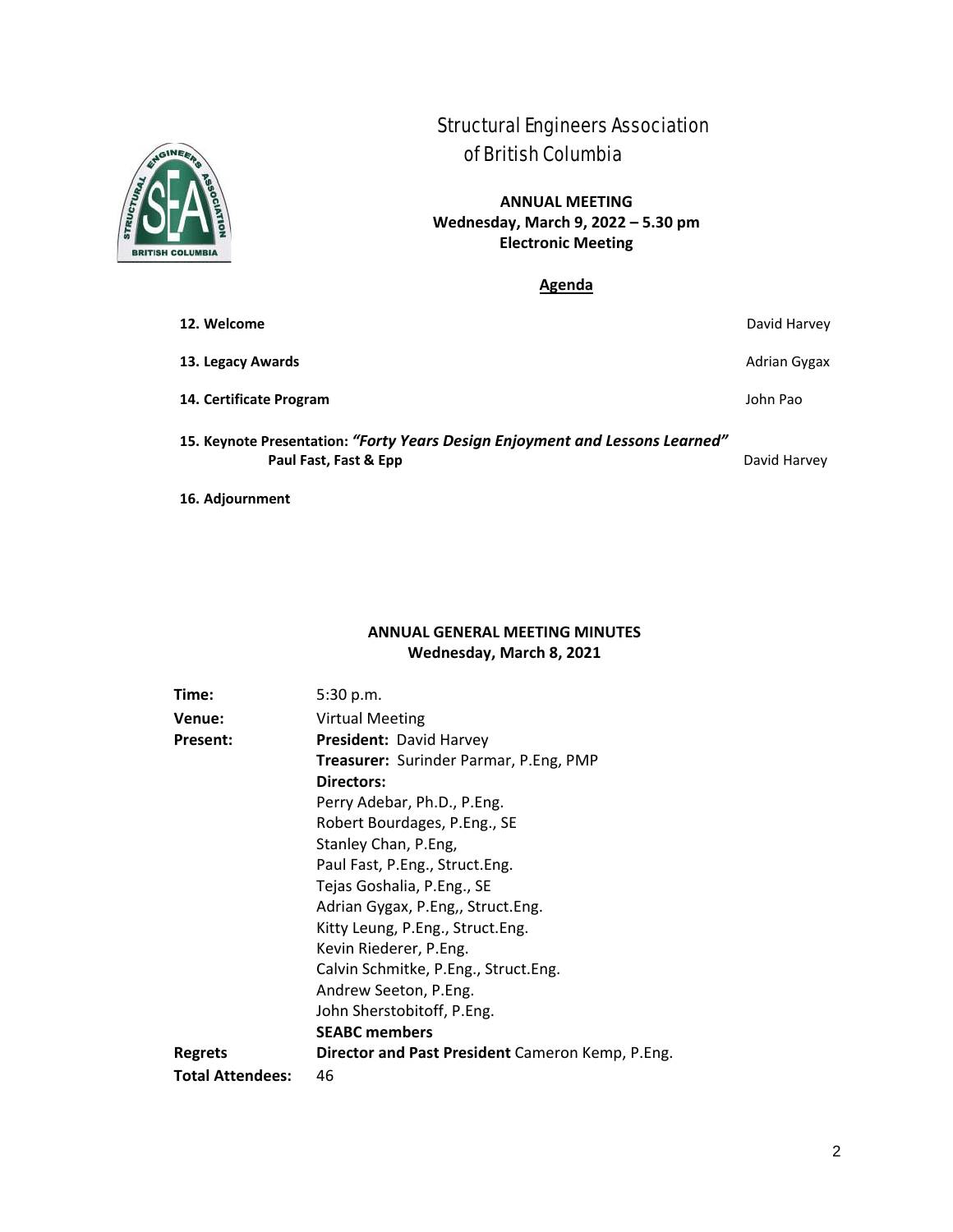### **1. Call to Order**

David Harvey welcomed all members and guests to the first virtual Annual General Meeting of the SEABC. The meeting started at 5:35 p.m.

### **2. 2020 AGM Minutes**

Motion to adopt the minutes of March 11, 2020: Moved, seconded. Motion carried.

#### **3. President's Report**

Highlights of the President's Report for 2020, included in the package sent to all members:

*Formed in 2007, SEABC has now served BC's structural engineers for 13 years. The challenges of the pandemic have not greatly impacted SEABC. We conduct business remotely and use E‐ communications. Board meetings are now virtual, and the Certificate Program courses are offered on‐line. With strong support from all, SEABC continued operating throughout 2020.*

*Membership is steady with ~800 members with roughly even demographics. Our finances are strong with a healthy year‐end balance. Our investment account stands at over \$450,000 which allows us to support our many activities, including the Legacy Awards program starting this year.*

*Website update: The second phase of our website upgrade is fully operational. Our Webmaster is now being assisted with day‐to‐day site operations.* 

*IStructE: SEABC maintains a close relationship with The Institution of Structural Engineers.* 

*Education Committee: Our Education Committee is our most active committee which organizes SEABC's educational events. These were interrupted by the pandemic restrictions and are currently being offered on‐line. Please keep an eye on your mailbox, our newsletters and website for upcoming event notices.*

*Disaster Response Committee: The Disaster Response Committee provides technical guidance to EGBC and government organizations involved in disaster response readiness. Its work has slowed down during the pandemic.* 

*Structural Practice and Technical Committees: Our Structural Practice and Technical Committees provide input to EGBC bulletins issued by EGBC and other outside organizations.* 

*Young Members Group: Our YMG is a key SEABC success. The YMG is very active with many events for young people. We encourage younger members to become involved with the YMG.*

*Vancouver Island and Okanagan Branches: Our Vancouver Island and Okanagan provide local support for our distributed membership. While local in person events are on hold, we encourage branch members to participate in on‐line SEABC events. Thank you to branch representatives Thor Tandy and Meagan Harvey.*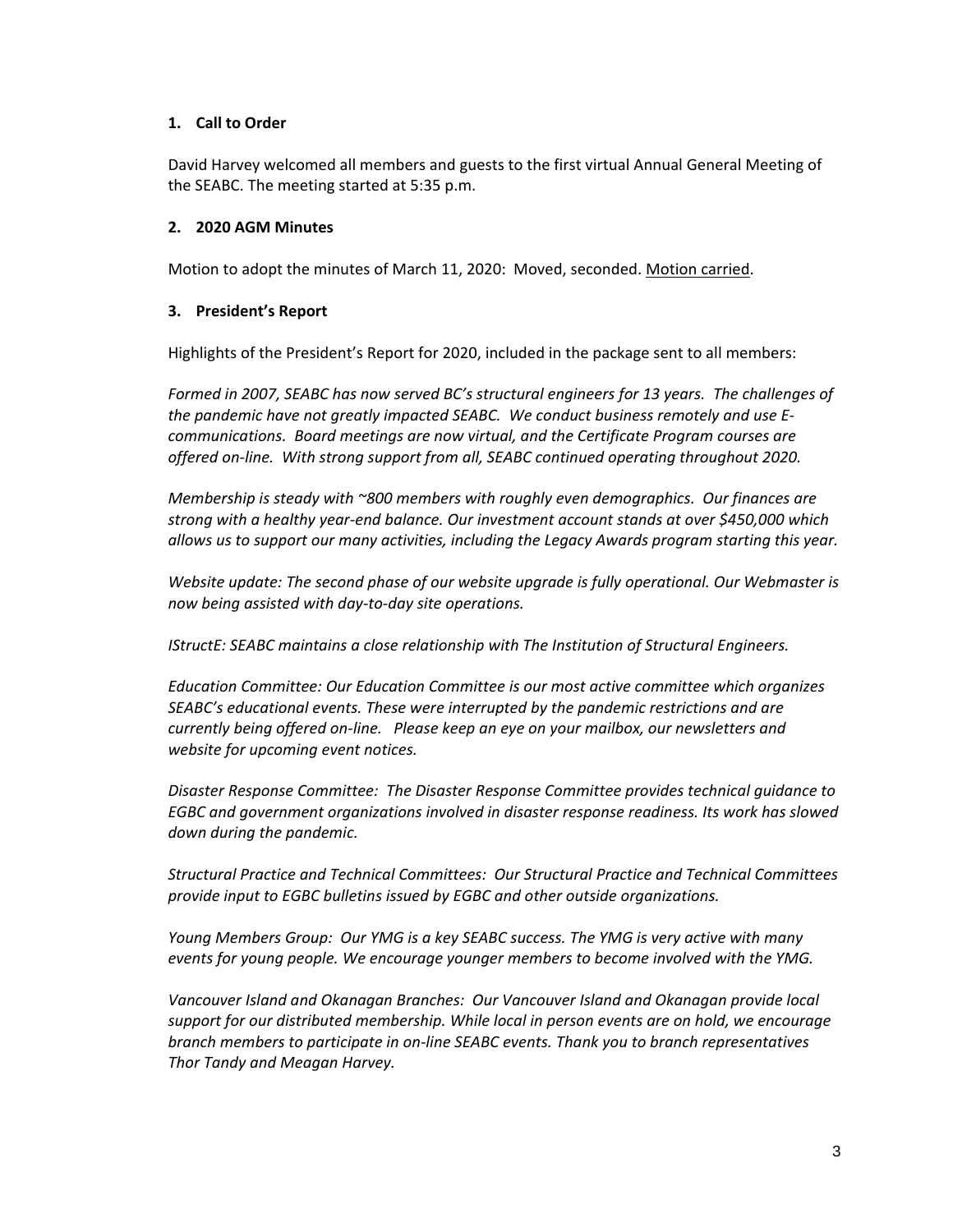*To conclude, SEABC is an active association providing relevant information and support to our members. We rely on volunteers. Thank you to the many volunteers that serve on our Board, our Committees, and to you all for participating. You keep SEABC relevant and strong. As always, we welcome your suggestions as to how to make our association better.*

## **4. Approval of Financial Report for 2020**

Motion to adopt the Financial Report: Moved, seconded. Motion carried.

## **5. Committee Reports**

Committee reports, and branch activities were included in the package sent to all members. Reports of the following were included in the AGM Package: Communications Committee, Education Committee, Structural Practice Committee, Technical Committee, Young Members Committee, Webmaster, Vancouver Island/Victoria Branch and the Okanagan Branch.

## **6. Membership**

The year closed with 697 members with a roughly even demographic distribution.

## **7. Other Business**

Questions: Kootenay participation. More virtual meetings.

Tim Dunne: question?

### **8. Acclamation of Directors for 2021**

By acclamation, the following were elected to the SEABC Board for the 2021‐2022 session: President: David Harvey, P.Eng. Struct.Eng. **Past President:** Cameron Kemp, P.Eng. **Treasurer:** Surinder Parmar, P.Eng, PMP Perry Adebar, Ph.D., P.Eng. Robert Bourdages, P.Eng., SE Stanley Chan, P.Eng, Paul Fast, P.Eng., Struct.Eng. Tejas Goshalia, P.Eng., SE Adrian Gygax, P.Eng,, Struct.Eng. Kitty Leung, P.Eng., Struct.Eng. Kevin Riederer, P.Eng. Calvin Schmitke, P.Eng., Struct.Eng. Andrew Seeton, P.Eng. John Sherstobitoff, P.Eng. Ralph Watts, P.Eng.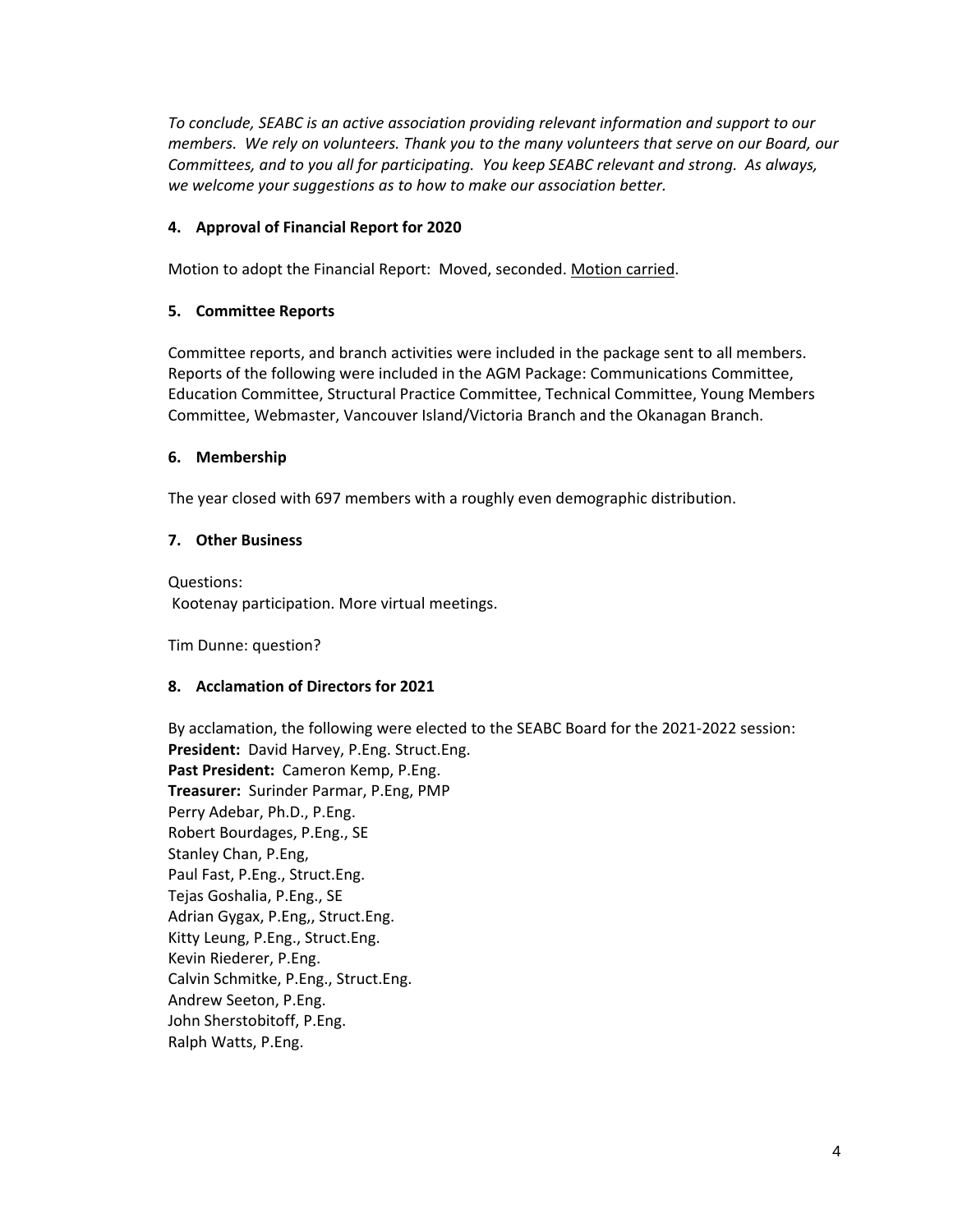### **9. Adjournment of Business Session**

Meeting adjourned at 5:58 p.m.

The AGM was followed by a presentation on "Simplified Predictive expressions of Drift Limit States for Reinforced Concrete Circular Bridge Columns" by Saif Aldabagh of UBC, winner of the 2021 Young Members Presentation Competition.

Minute Taker: Cecilia Bernabe SEABC Administrative Assistant



## Structural Engineers Association of British Columbia

# **President's Report**

*After 14 years of representing BC's structural engineers, SEABC continues to prosper.* 

*As for everyone, 2021 was a challenging year for SEABC. Fortunately, much of our Association business is conducted remotely and was not greatly affected by the physical distancing requirements which were brought in to combat the pandemic. The monthly meetings of the Board of Directors, educational events and the SEABC courses continued to be held as virtual activities. As a result, SEABC continued operations throughout the year.* 

*Membership is holding steady at approximately 800 members with a roughly even demographic distribution. Our financial position remains strong with a healthy 2021 balance. In spite of a turbulent year, SEABC's investment account stands at over \$450,000. Our financial strength allows us to underwrite our many activities, including educational events and SEABC's website – the primary avenues for interaction with our members. We also introduced the Legacy Awards program in 2021.* 

*The following is a brief update on each of the main areas of activity within SEABC:* 

#### *Website update*

*Our website upgrade is now fully operational. There is still some outstanding work to implement which will streamline management of the site. The SEABC Webmaster introduced assistant webmasters to aid dayto-day site operation and was looking for a successor.* 

#### *IStructE*

*SEABC maintains a close relationship with the London, UK-headquartered Institution of Structural Engineers (IStructE) representing structural engineers around the world. As Regional Group Chair, I attended IStructE Council briefing and AGM in February and July, which were held as virtual events.* 

#### *Education Committee*

*Our Education Committee remains our most active committee with an offering of courses and seminars. Most of our events are recorded and which allows online attendance if time and/or distance don't allow attendance in person. The plans for the coming year include a similar number of events and the*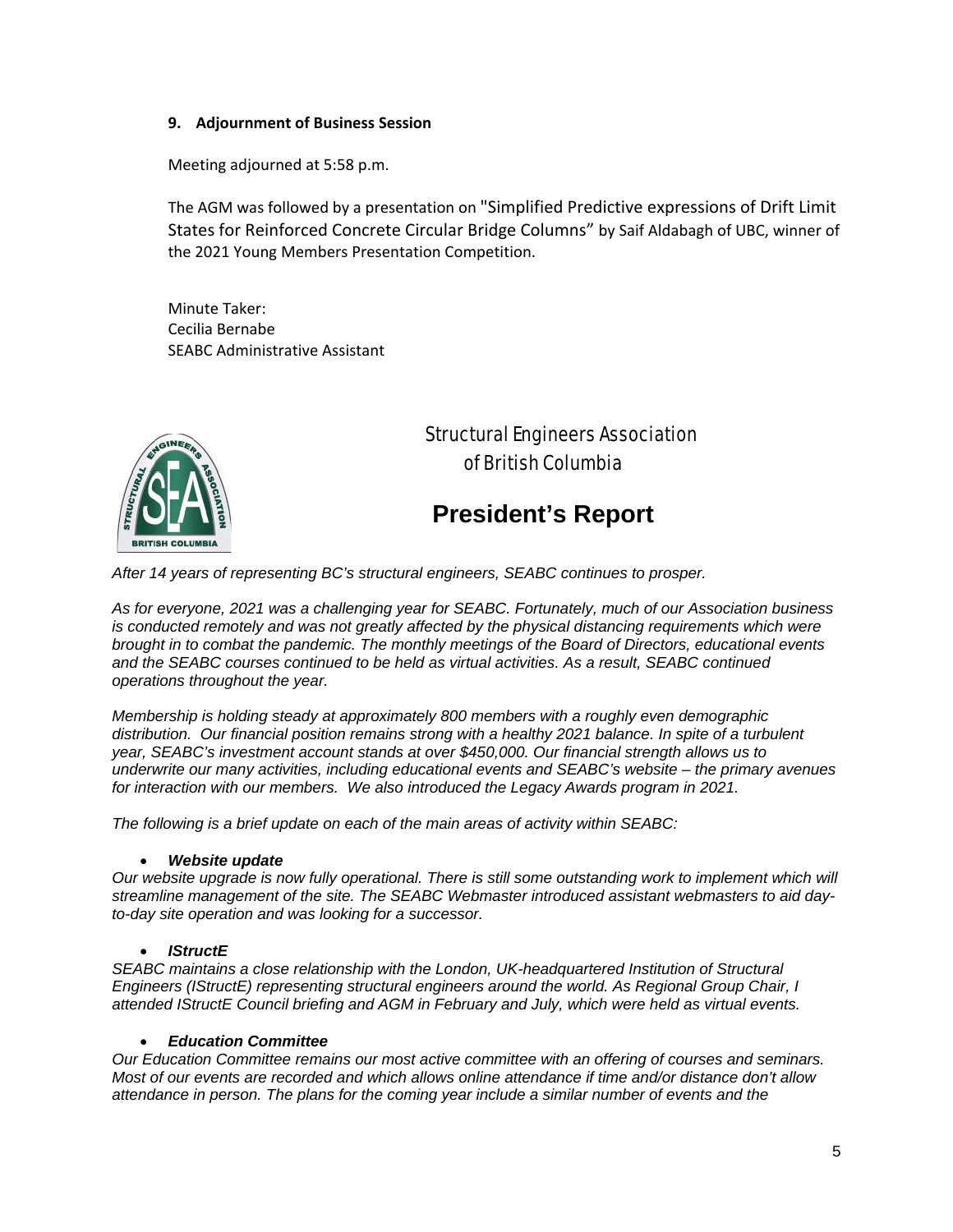*reintroduction of in-person meetings which we are sure you will find interesting and informative. Please scan our newsletters and visit our website for notices of upcoming events.* 

### *Disaster Response Committee*

*Starting up in2014, the Disaster Response Committee was given the mandate of providing liaison and technical guidance to APEGBC as well as provincial and municipal organizations charged with improving our overall disaster response readiness. Since then this committee has been active attending several meetings and conferences aimed at improving our post-earthquake response systems and procedures. These meetings involve our Association, APEGBC, local and provincial government agencies as well as sister agencies in other jurisdictions such as California who are working on similar initiatives.* 

## *Structural Practice and Technical Committees*

*Our Structural Practice and Technical Committees continue to provide valuable input to and liaison with EGBC and other organizations that the SEABC interacts with. These two committees have been active providing technical input to bulletins issued by EGBC as well as providing professional practice input to other business-related issues within our own association and EGBC.* 

## *Young Members Group*

*Our Young Members Group (YMG) is a key success story for SEABC. The YMG is very active with many activities and seminars planned that are relevant to young (and older) engineers. We encourage our younger members to all join the YMG and to become involved in their activities.* 

## *Vancouver Island and Okanagan Branches*

*Our Vancouver Island and Okanagan branches remain active. In-person events and seminars have been impacted by the pandemic restrictions and will not be re-implemented until later this year. In the meantime, branch members are encouraged to participate in on-line SEABC events. Thank you to Daniel Gao for stepping forward to chair the Vancouver Island Branch; as well as to Meagan Harvey, who continues to chair the Okanagan Branch, despite juggling her SEABC responsibilities with the challenges raising a young family.* 

*In conclusion, I'm pleased to report that the SEABC is an active association providing relevant information and support to our members. A volunteer organization such as ours is only as good as our volunteers. I would like to thank the many volunteers that make up our Board, our Committees, as well as those that participate in our activities. Their efforts and your involvement continue to make the SEABC the dynamic, vibrant and relevant organization that it has become. As always, we welcome your suggestions as to how to make our association better.* 

#### *David Harvey, P.Eng., Struct.Eng. President, SEABC*

# **Committee Reports**

## **1. Communications Committee Report**

*During 2021, the Communications Committee was busy. Our activities included:* 

- *Website development (see Webmaster's Report)*
- *Broadcast email notifications of events*
- *Four newsletters (February 2021, May 2021, August 2021 and November 2021)*
- *Membership support*
- *Responding to enquiries.*

*We continue to receive favourable comments about the website and our newsletter. In addition, our broadcast email service is proving to be popular with the membership.*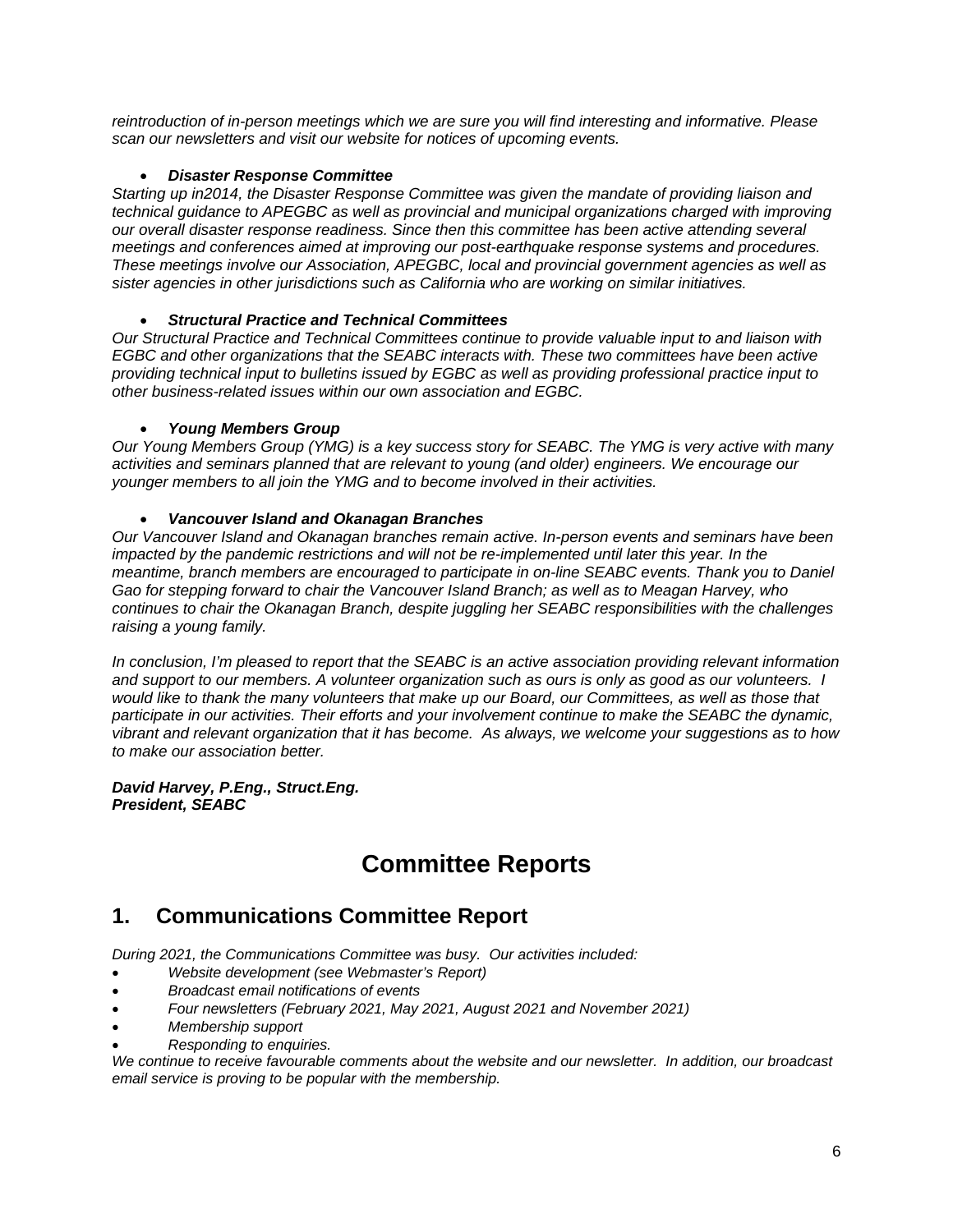*The newsletter includes regular reports from the committee chairs outlining news of SEABC activities, but to enhance readability and interest, relies heavily on articles contributed by the members. Thank you to all who send us interesting articles over the past year and for the strong support we receive. Please keep sending us your comments, as well as photographs and newsletter articles, so that we can continue to improve our products and keep you better informed.* 

*The Communications Committee is also responsible for maintaining the membership list. We distribute membership renewal reminders, ensure that members can access their area of the website, and facilitate online event registration. Almost all of SEABC's members have provided us with an email address which greatly simplifies communication. We urge members to ensure that their contact information is up to date. To attend SEABC's excellent CPD events and access the recorded seminars on the web site, kindly also ensure that you renew your membership annually. Our on-line material is being continually expanded so that all our members can benefit from access to past events.* 

*David Harvey, P.Eng., Struct.Eng. Chair, Communications Committee* 

## **2. Education Committee Report**

*With the hopeful signs that the pandemic will eventually wither off this year, the Education Committee is looking forward to exciting new events and seminars for 2022. This year we expect more discussions on performance-based design for structures – not only from strength and ductility point of view but also from sustainability and resiliency point of view. Together with new vigor that gets enthused with adoption of new Codes (NBC 2020), we stay astute to recognize progress is the buildings and bridge industry and learn from lessons from around the world. We urge all fellow members to participate and seize on opportunity made available by your Association.* 

*The events undertaken by the Education Committee would not have been successful without the continued selfless contributions of our committee members: Dr. Carlos Molina-Hutt, UBC Department of Civil Engineering, Dr. Tony Yang, UBC Department of Civil Engineering; Andrew Seeton, P.Eng., M.A.Sc. Aspect Structural Engineers; Mark Robertson, P.Eng., Struct. Eng., of Wicke Herfst Maver; Jose Centeno, P.Eng. of Glotman Simpson; Arman Shahnaz, M.Eng., P.Eng., P.E., of Mott Macdonald, Farshid Borjian, M.A.Sc., P.Eng., PE., C.Eng., MIStructE., Struct.Eng. Raya Smertina, P.Eng. of Hatch, Thor Tandy, P. Eng, Struct. Eng UNISOL Engineering Ltd and former Chair of the Victoria Island Chapter and Meagan Harvey, P. Eng. of Mercury Consulting Inc., Chair of the Okanagan Chapter. As always, we extend our sincere thanks to Melanie Fung, our executive assistant for her unfailing attention to details, to Stephen Pienaar, P.Eng., our very supportive webmaster AND to the many industry leaders for their support, contribution and inspiration.*

*Last but not the least, the Education Committee values membership comments and suggestions. We look forward to hearing from interested engineers to join our group and share opportunities for stimulating discussions and interactions with peers and industry leaders.*

*It has been a pleasure to have been given the opportunity to fulfill this position and I look forward to continuing my involvement with the Committee in the future.*

*Tejas V. Goshalia, P.Eng., P.E., S.E. Chair, Education Committee*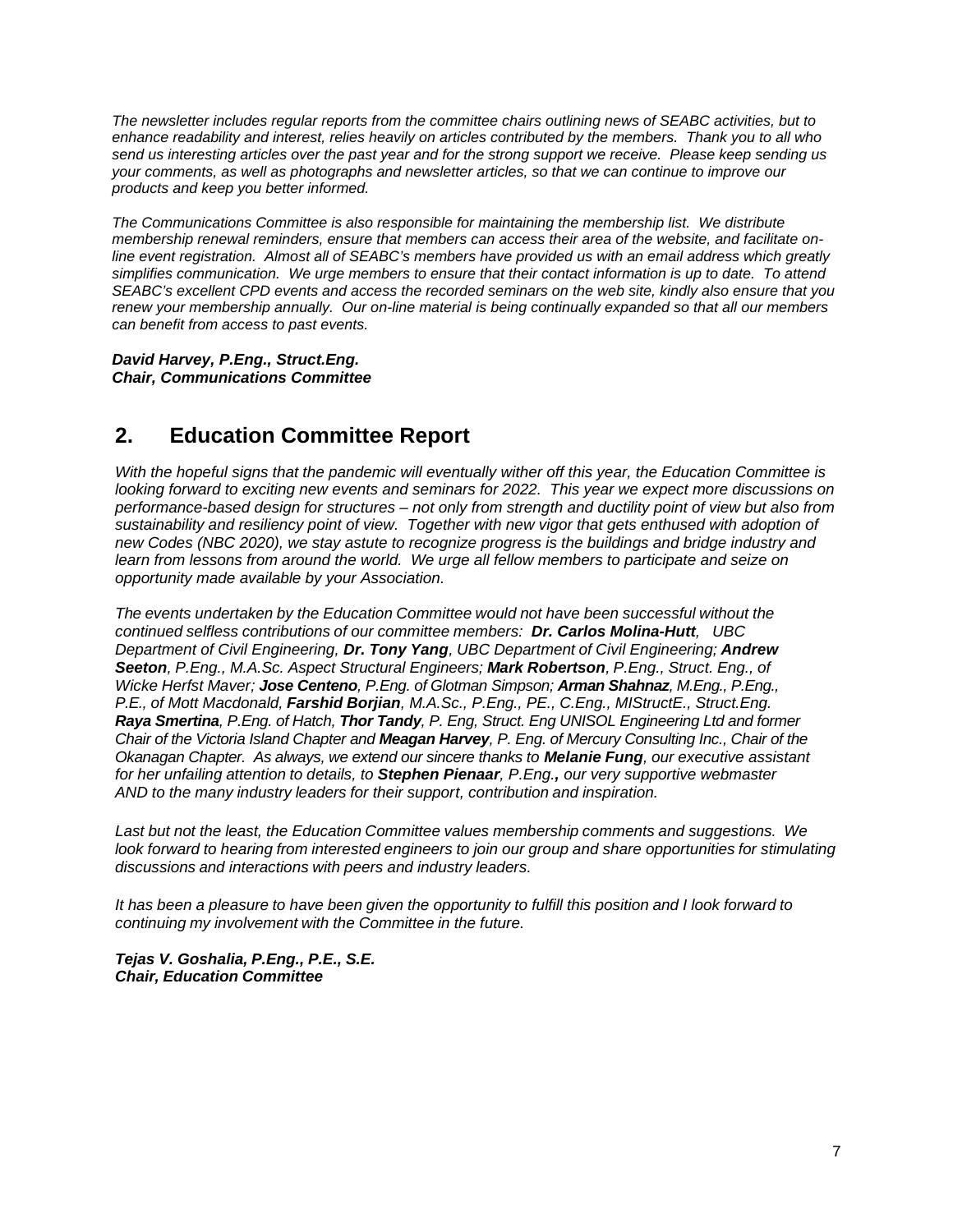## **3. Structural Practice Committee Report**

*The primary responsibility of the Chair is to liaise with Peter Mitchell, Director, Professional Practise, at EGBC's office to discuss items of mutual interest. Another committee activity is to represent SEABC at monthly EGBC Consulting Practise Committee meetings. Kitty Leung attends these meetings and reports back to the SEABC Directors meetings.* 

*Issues in discussion with EGBC relate to complaints received by EGBC from members of the public with respect to poor quality structural drawings submitted for permitting purposes; practice guidelines in relation to design and construction of guards, retaining walls, industrial racking, demountable and event-related structures; and building inspections. SEABC also comments to EGBC on draft Model Building Bylaws by MIABC.* 

*Former members of this committee will be contacted regarding their interest in remaining on this committee. Anyone else interested in participating is encouraged to contact the Chair of this committee or SEABC. Any member with an issue or concern regarding structural practice that they would like the committee to consider is encouraged to contact the Chair of this committee or SEABC.* 

*John Sherstobitoff, P.Eng., Chair, Structural Practice Committee* 

## **4. Technical Committee Report**

*The SEABC Technical Committee is comprised of a number of Subcommittees and Task Groups. These groups are made up of many volunteers who make a significant contribution to the Association and the Profession. Their efforts are greatly appreciated.* 

*2021 was a quiet year for the Technical Committee and its sub-committees as the global pandemic has limited our ability to work collaboratively. The task group responsible for the "Practice Guideline for Structural Condition Assessments of Existing Buildings" gave a virtual presentation to all SEABC and EGBC members, which was well attended. In collaboration with the rest of the board, members of the have provided input to EGBC staff on a number of other technical issues.* 

*In 2022 the SEABC Technical Committee, Subcommittees and Task Groups will continue to move the current initiatives forward as well as explore areas where a review of technical information concerning the practice of structural engineering in BC is warranted. The Technical Committee and the Board of Directors will continue to provide support to Engineers and Geoscientists BC when they are seeking SEABC input on a technical matter.* 

*Anyone with interest in participating on a Technical Subcommittee or Task Group is encouraged to contact SEABC. Any member with an issue or concern that they would like to have the Technical Committee consider is also encouraged to reach out to the committee.* 

*Kevin Riederer, P.Eng., LEED AP Chair, Technical Committee* 

## **5. Young Members Committee Report**

*The Young Members Group (YMG) Committee's mission is to promote the interest of our young members through initiatives in the areas of Professional Development, Networking, Registration Assistance, Communications, and Outreach. The YMG committee is served by a team of passionate and dedicated young*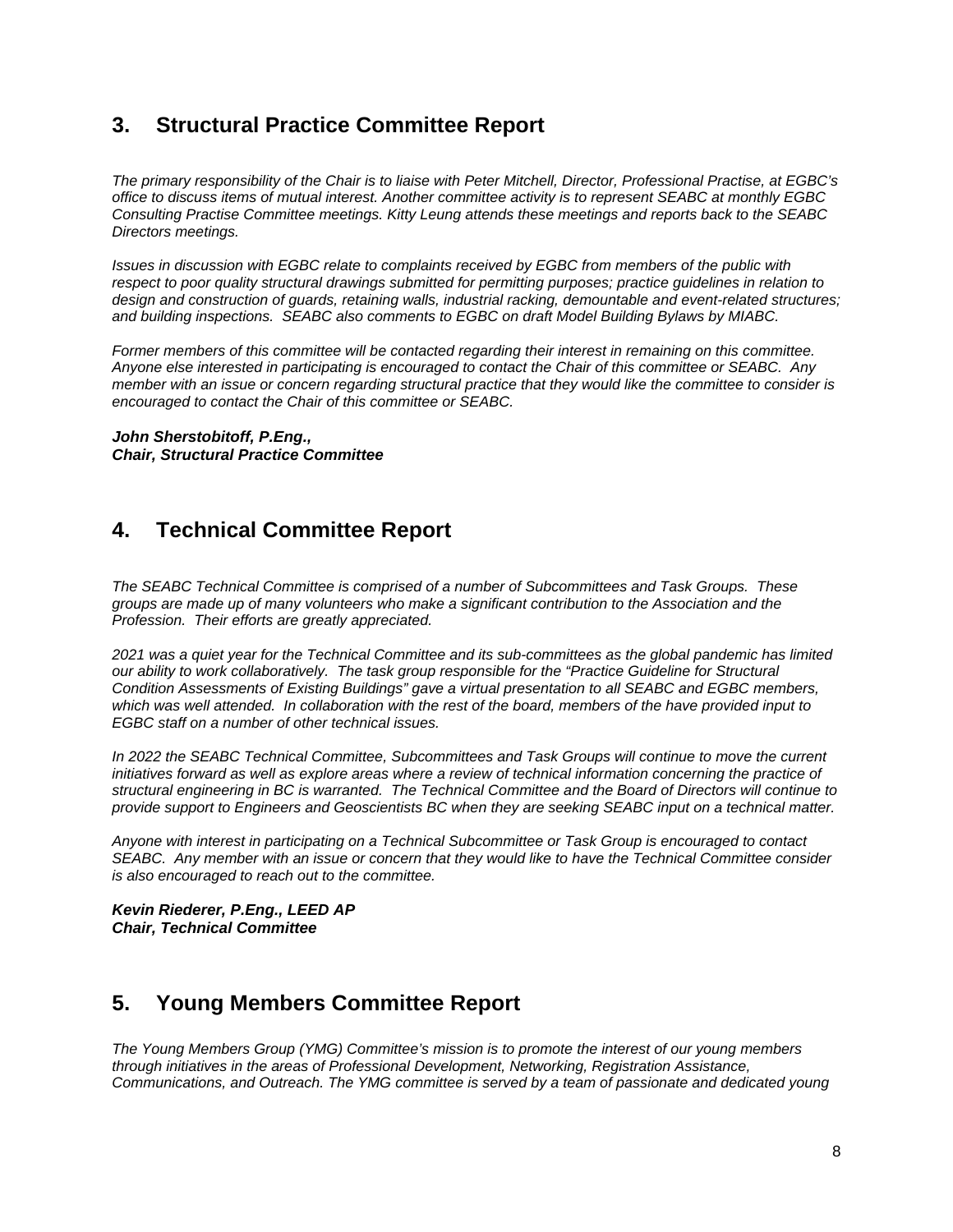*volunteers. Despite the on going Covid impact, the YMG committee continues to deliver YMG events and initiatives virtually throughout this year.* 

*The YMG 11th annual Young Engineer Presentation Competition in February 2021 featured four outstanding presentations by our young members in an online format. Since the inception of YMG's annual flagship event in 2012, the YMG has featured over 50 young members' presentations. The YMG continues to put on new and reoccurring virtual events geared toward young profession and looks forward to resuming in project tours in the near future. The YMG continue to partner with young professional group of other associations in hosting events for professional development and networking opportunities.* 

*The committee is also responsible for allocating funding from SEABC to UBC and BCIT to support student activities such as student design team, seminars, project tours, and industry nights (some of which continues to*  take place virtually). The YMG benefits from the student perspectives from both UBC and BCIT student *representatives on the YMG committee.* 

*The YMG committee continues to grow and works closely with our Okanagan and Vancouver Island YMG Representatives. The YMG's programs and service to our young members is only possible with the dedication and commitment of YMG committee volunteers.* 

*Stanley Chan, P.Eng. Chair, Young Members Group* 

## **6. Webmaster's Report**

*2021 in numbers:* 

- *The year closed with a total of 602 members (down from 687 a year before).*
- *The Education Committee and Young Members Group events throughout the year which could be delivered under varying public health regulations.*
- *The SEABC Newsletter had over 1,000 subscribers.*
- *The Directory of Structural Engineering Firms grew to 102 listings.*
- *Our website hosted video recordings and slides for over 40 archived seminars and workshops see the SEABC website for a listing of recent and previously achieved events.*
- *We broadcast over 60 announcements via more than 70,000 email messages.*
- *SEABC had over 200 followers on Twitter.*
- *The most popular Google search term that had over 1,100 clicks through to the SEABC website was "SEABC courses". (People seem to prefer using Google rather than bookmark web pages.) Tied in a distant second place with about 110 clicks each were "structural engineer" and "structural engineer Vancouver". (This confirms that structural engineering services are in demand.) Staying in touch*
- *Members-only access to video recordings and seminar handouts is available at seabc.ca/videos.*
- *If your firm is not yet listed in the Directory of Structural Firms, you are missing out. Add your firm at seabc.ca/corporate.*
- *Promote your firm by showcasing project photos with the website Photo of the Month feature: seabc.ca/pom*
- *Bookmark the SEABC home page for a quick glance at what is happening: seabc.ca.*
- *Follow us on Twitter: twitter.com/SEABC.*

*Stephen Pienaar, P.Eng. Webmaster, SEABC*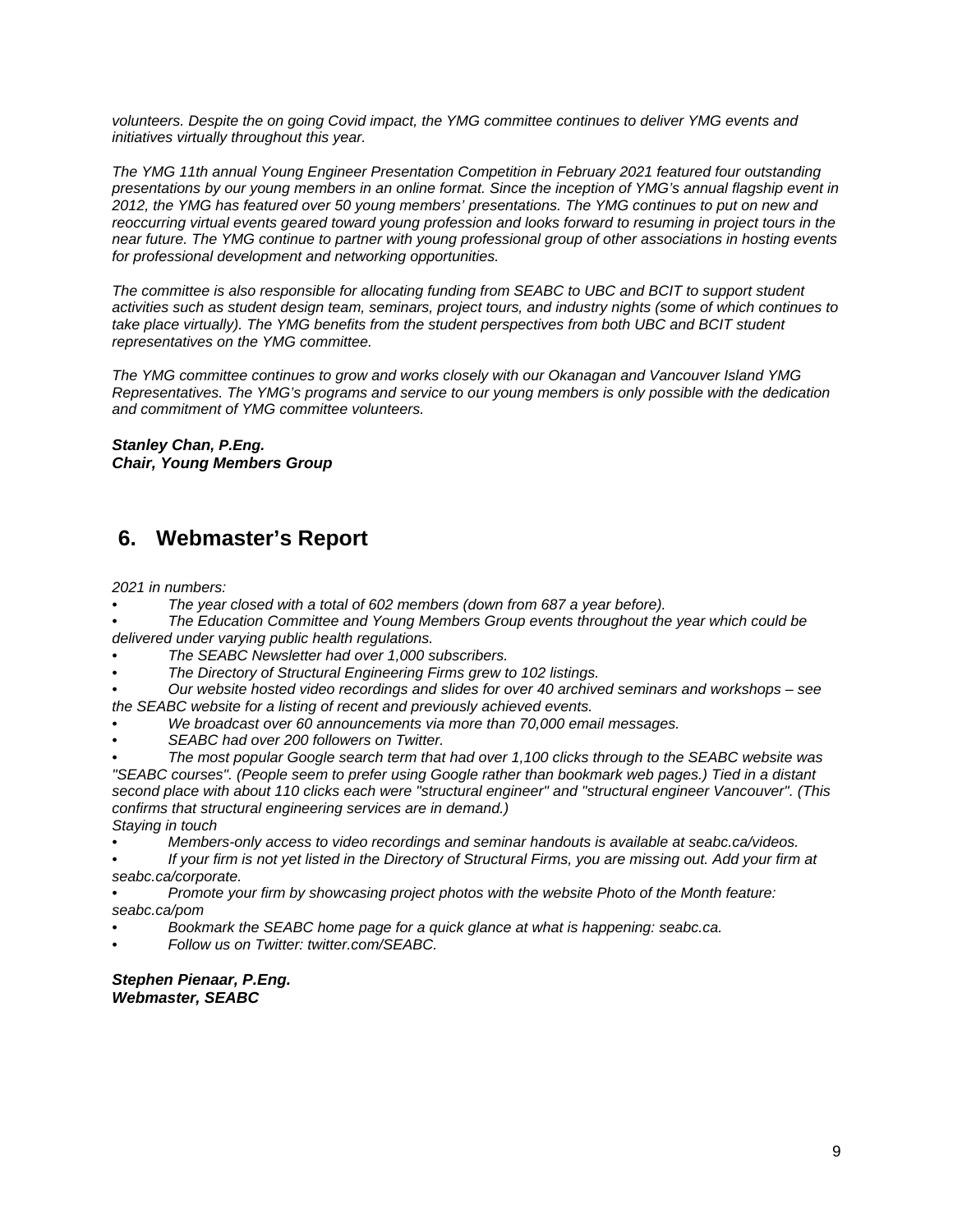## **7. Vancouver Island/Victoria Branch Report**

### *Mission:*

*To provide a focal point for SEABC members on the Island to meet, discuss SEABC-related issues, and to take benefit in the form of exchange of items of technical interest. An updated list of events and membership is maintained on the website at https://seabc.ca/vi.* 

### *2021 Branch Executive:*

- *Daniel Gao, Read Jones Christoffersen Ltd.*
- *Dan Weber, Read Jones Christoffersen Ltd.*
- *Dean Hynes, Herold Engineering Ltd.*
- *James Macauley, Glotman Simpson Group of Companies*
- *Michael Hind, Sorensen Trilogy Engineering Ltd.*
- *Miles Cornwell, Read Jones Christoffersen Ltd.*
- *Stephen Pienaar, Prokon Software Consultants (Canada) Ltd.*
- *Thor Tandy, UNISOL Engineering Ltd*

### *Branch Demographic:*

*Members in the local Vancouver Island and Gulf Islands area.* 

#### *Events in 2021:*

- *Tours of The Vista in Esquimalt We ran two tours at The Vista project in Esquimalt, comprised of 12 storeys of steel framed primary structure over concrete piles and laterally restrained with eccentric braced frames.*
- *Executive Meetings We've started meeting every month to keep current with local events and topics. Several new faces have joined us recently and we're always happy to include more of the community. Please reach out to an executive committee member if you would like to join us.*

### *Proposed Events:*

- *Impacts of Long-Duration Earthquakes Series Presentation on the impact of long duration earthquakes and their associated research, seismology, and design consideration in practice. We are aiming to set up the research presentation this year as a virtual presentation.*
- *Non-structural Components "What Not To Do". This is slated for later in 2022 as a virtual presentation.*
- *Student Activities Collaborative items with the CSCE and EERI are in discussion*
- *Social Events As soon as pandemic restrictions will allow it*

*Daniel Gao, P.Eng. Branch Chair* 

## **8. Okanagan Branch Report**

*The Okanagan Branch will continue to look after SEABC members interests in the Okanagan area. In-person branch activities will recommence once the current pandemic restrictions are lifted.* 

*Meagan Harvey, P.Eng. Branch Chair*

## **Financial Statements (unaudited)**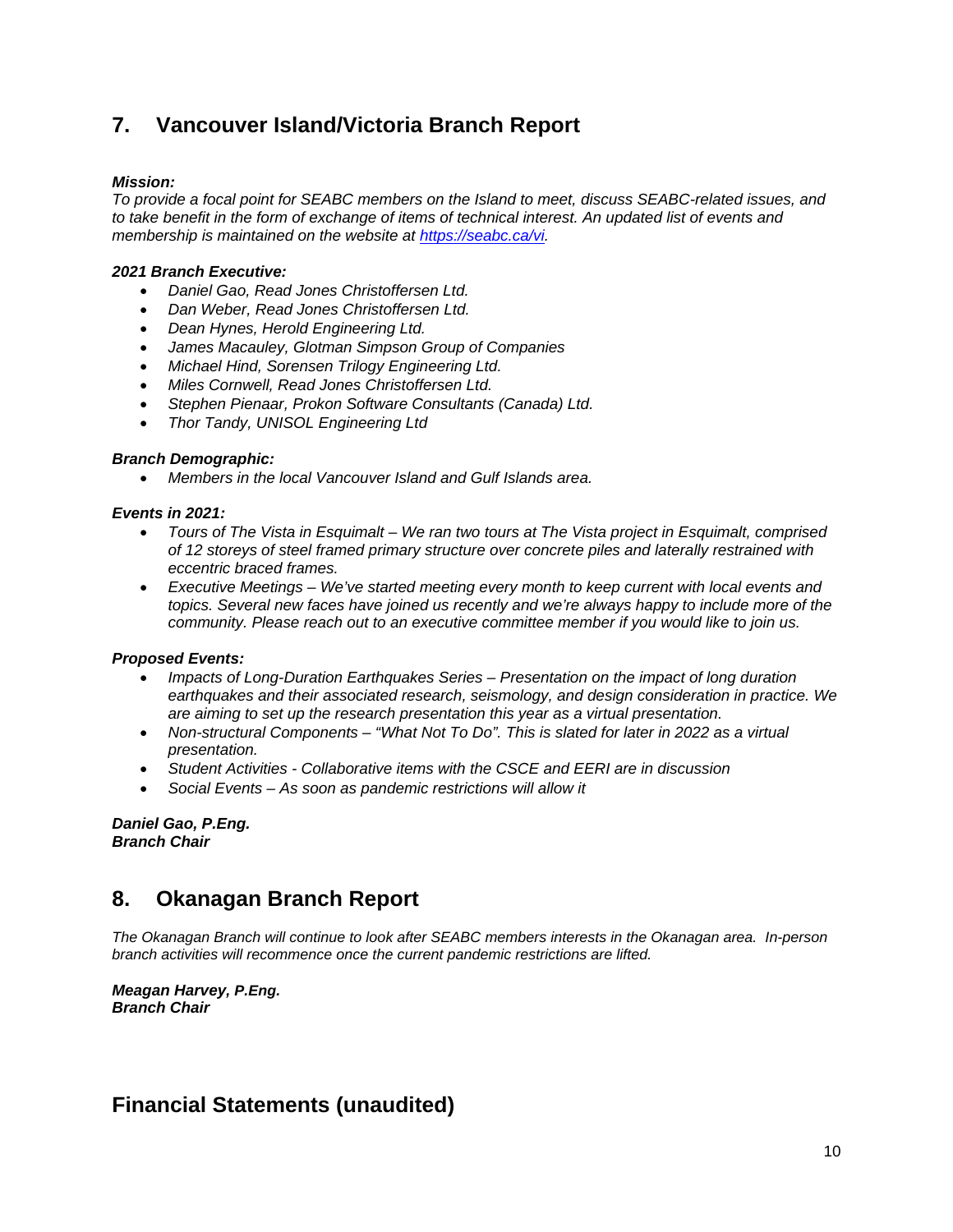## **SEABC**

Comparative Balance Sheet

|                                                                   | As at 12/31/2021        |                      | As at 12/31/2020        |                          |
|-------------------------------------------------------------------|-------------------------|----------------------|-------------------------|--------------------------|
| <b>ASSET</b>                                                      |                         |                      |                         |                          |
| <b>Current Assets</b>                                             |                         |                      |                         |                          |
| Royal Bank 108 795 6                                              | 68.823.62               |                      | 105,943.60              |                          |
| RBC 108 980 4                                                     | 74,739.72               |                      | 18,069.07               |                          |
| Petty Cash                                                        | 131.38                  |                      | 31.38                   |                          |
| <b>Total Cash</b>                                                 |                         | 143,694.72           |                         | 124.044.05               |
| RBC CAN 370-81503-1-7                                             | 246,456.15              |                      | 268,003.56              |                          |
| RBC U.S. Dollar 370-81503-1-7<br>RBC US \$ exchange 370-81503-1-7 | 181,697.00<br>50.383.72 |                      | 143,601.87<br>39,232.03 |                          |
| <b>Total Investments</b>                                          |                         | 478,536.87           |                         | 450,837.46               |
|                                                                   |                         | 622 231.59           |                         | 574,881.51               |
| <b>Total Current Assets</b>                                       |                         |                      |                         |                          |
| <b>TOTAL ASSET</b>                                                |                         | 622.231.59           |                         | 574,881.51               |
| <b>LIABILITY</b>                                                  |                         |                      |                         |                          |
| <b>Current Liabilities</b>                                        |                         |                      |                         |                          |
| Owe to IABSE                                                      |                         | 20,296.38            |                         | 20,296.38                |
| <b>Accrued Liabilities</b><br><b>Unearned Revenue</b>             |                         | 2,050.00             |                         | 2,050.00                 |
|                                                                   |                         | 34,169.80<br>$-0.36$ |                         | 24,877.57<br>$-5,320.00$ |
| GST Payable (Refund)<br><b>GSTon Revenue</b>                      | 2,747.07                |                      | 4,204.60                |                          |
| <b>GST on Purchases</b>                                           | $-699.51$               |                      | $-1,174.36$             |                          |
| <b>GST</b> instalment                                             | $-12,210.00$            |                      | 0.00                    |                          |
| HST/GST Owing (Refund)                                            |                         | $-10.162.44$         |                         | 3.030.24                 |
| <b>Total Current liabilities</b>                                  |                         | 46,353.38            |                         | 44,934.19                |
|                                                                   |                         |                      |                         |                          |
| <b>TOTAL LIABILITY</b>                                            |                         | 46,353.38            |                         | 44,934.19                |
| <b>EQUITY</b>                                                     |                         |                      |                         |                          |
| <b>Equity Contributions</b>                                       |                         |                      |                         |                          |
| <b>DSE-Contributions</b>                                          |                         | 38,759.68            |                         | 38,759.68                |
| <b>VSEGS Contributions</b>                                        |                         | 42.551.55            |                         | 42,551.55                |
| <b>SEABC Contributions</b><br><b>IABSE-Contributions</b>          |                         | 19,000.00            |                         | 19,000.00                |
|                                                                   |                         | 244,536.05           |                         | 244,536.05               |
| <b>Total Equity Contributions</b>                                 |                         | 344,847.28           |                         | 344,847.28               |
| <b>Owners Equity</b>                                              |                         |                      |                         |                          |
| <b>Surplus Contributions</b>                                      |                         | 185,100.04           |                         | 164,361.89               |
| <b>Current Earnings</b>                                           |                         | 45,930.89            |                         | 20,738.15                |
| <b>Total Owners Equity</b>                                        |                         | 231,030.93           |                         | 185, 100.04              |
| <b>TOTAL EQUITY</b>                                               |                         | 575,878.21           |                         | 529,947.32               |
| <b>LIABILITIES AND EQUITY</b>                                     |                         | 622,231.59           |                         | 574,881.51               |

Surinder Parmar, P.Eng. **Treasurer**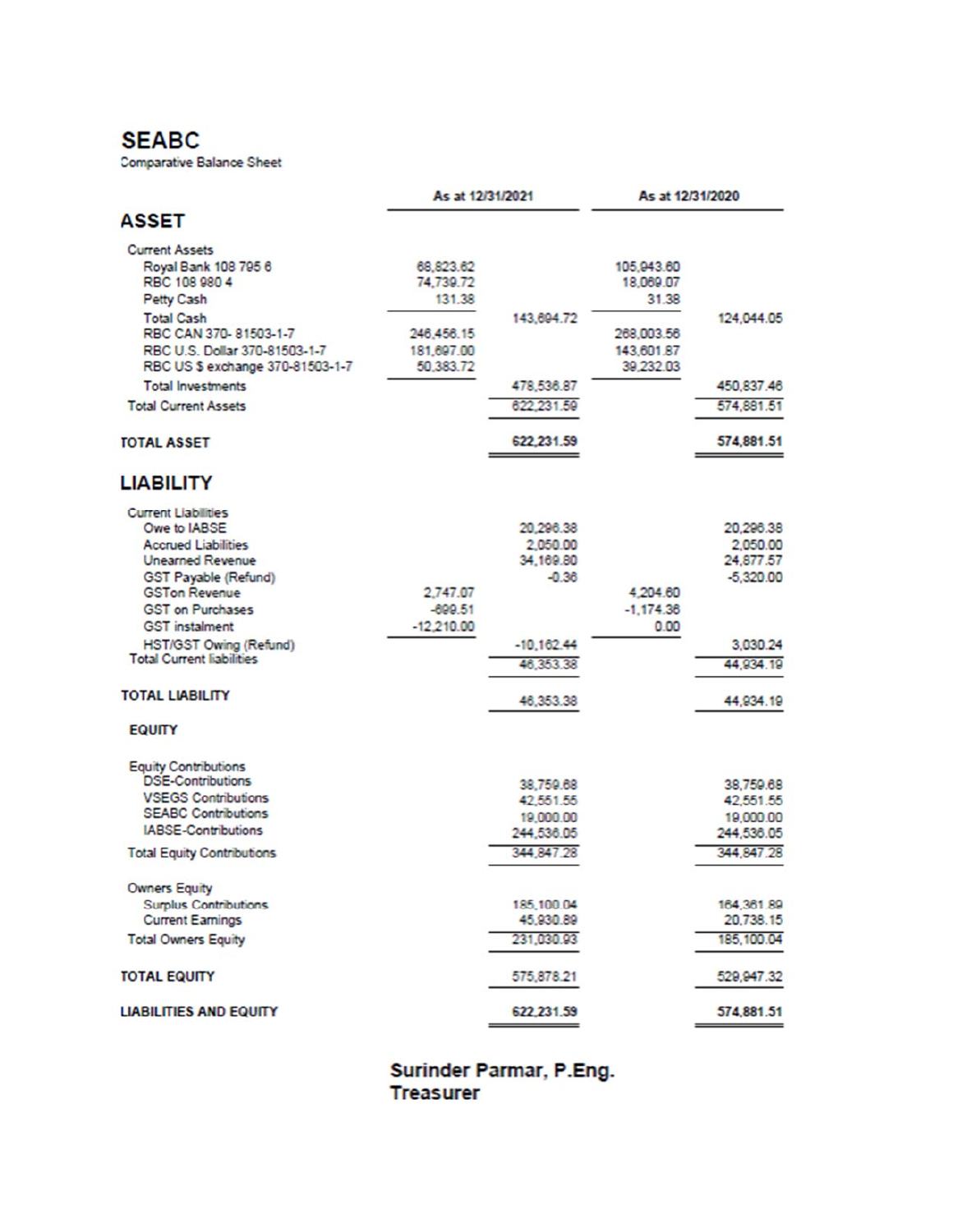|                                                               | Actual<br>01/01/2021 to<br>12/31/2021 |                         |
|---------------------------------------------------------------|---------------------------------------|-------------------------|
| <b>REVENUE</b>                                                |                                       |                         |
| Revenue                                                       |                                       |                         |
| Individual Member Dues<br>IStructE rebate                     | 54.945.50<br>2.691.25                 | 82.225.26<br>0.00       |
| Interest revenue                                              | 73.25                                 | 9.30                    |
| Capital gain/Loss                                             | 5.435.68                              | $-2.176.72$             |
| Capital gain/Loss US\$                                        | 8.746.83                              | $-10.018.89$            |
| Dividends CAN S                                               | 7,575.77                              | 9.499.77                |
| Non-Res-Tax withheld                                          | $-821.85$                             | $-1.058.22$             |
| Foreign exchange                                              | 6,384.29                              | $-4.484.05$             |
| Managment fees-Investment<br>Foreign income                   | $-8.394.34$<br>8,773.03               | $-7.580.30$<br>9,102.81 |
| AGM attendance fees                                           | 0.00                                  | 1,867.38                |
| Miscellaneous revenue                                         | 0.00                                  | $-57.09$                |
| <b>Total Revenue</b>                                          | 85.409.41                             | 77.329.25               |
| <b>TOTAL REVENUE</b>                                          | 85,409.41                             | 77.329.25               |
| <b>EXPENSE</b>                                                |                                       |                         |
| General and Administration                                    |                                       |                         |
| Administrative secretary                                      | 5,980.00                              | 5.525.00                |
| Registrar                                                     | 0.00                                  | 1.395.00                |
| Bank charges                                                  | 186.79                                | 171.34                  |
| Non-deductible penalties & interest<br>Board meeting expenses | 185.97<br>0.00                        | 0.00<br>393.85          |
| AGM expenses                                                  | 897.15                                | 14,279.42               |
| Accounting/legal                                              | 7,630.00                              | 5.805.00                |
| Project Peter Taylor Grant (SFRS)                             | 5,000.00                              | 0.00                    |
| Miscellaneous                                                 | 0.00                                  | 6.554.81                |
| Total General and Administration                              | 19,879.91                             | 34.124.42               |
| Education                                                     |                                       |                         |
| Secretarial & Event Planner                                   | 1,500.00                              | 0.00                    |
| <b>BCIT CSCE Student Chapter</b>                              | 4,000.00                              | 3,000.00                |
| UBC CSCE                                                      | 6,000.00<br>0.00                      | 3,000.00                |
| Seminar venue and catering<br>Speaker expenses                | 0.00                                  | 2,894.18<br>1,645.71    |
| Webcasting                                                    | 0.00                                  | 770.00                  |
| <b>Total Education</b>                                        | 11,500.00                             | 11.309.89               |
| Structural Practice                                           |                                       |                         |
| Miscellaneous                                                 | 178.40                                | 0.00                    |
| <b>Total Structural Practice</b>                              | 178.40                                | 0.00                    |
| Communications and member services                            |                                       |                         |
| Newsletter                                                    | 3,440.00                              | 4,560.00                |
| Website maintenance                                           | 1,917.44                              | 821.28                  |
| YMG meeting expense                                           | 0.00                                  | 143.70                  |
| Professional Development<br>Communication                     | 0.00<br>500.00                        | 1,241.60                |
| Outreach                                                      | 0.00                                  | 0.00<br>75.00           |
| <b>Engineering Competition</b>                                | 2,062.77                              | 2,053.90                |
| Miscellaneous Expenses                                        | 0.00                                  | 61.31                   |
| Total communications & member spys                            | 7,920.21                              | 8.956.79                |
| Corporate affairs                                             |                                       |                         |
| Miscellaneous Expenses                                        | 0.00                                  | 2,000.00                |
| <b>Total Corporate Affairs</b>                                | 0.00                                  | 2,000.00                |
|                                                               |                                       |                         |